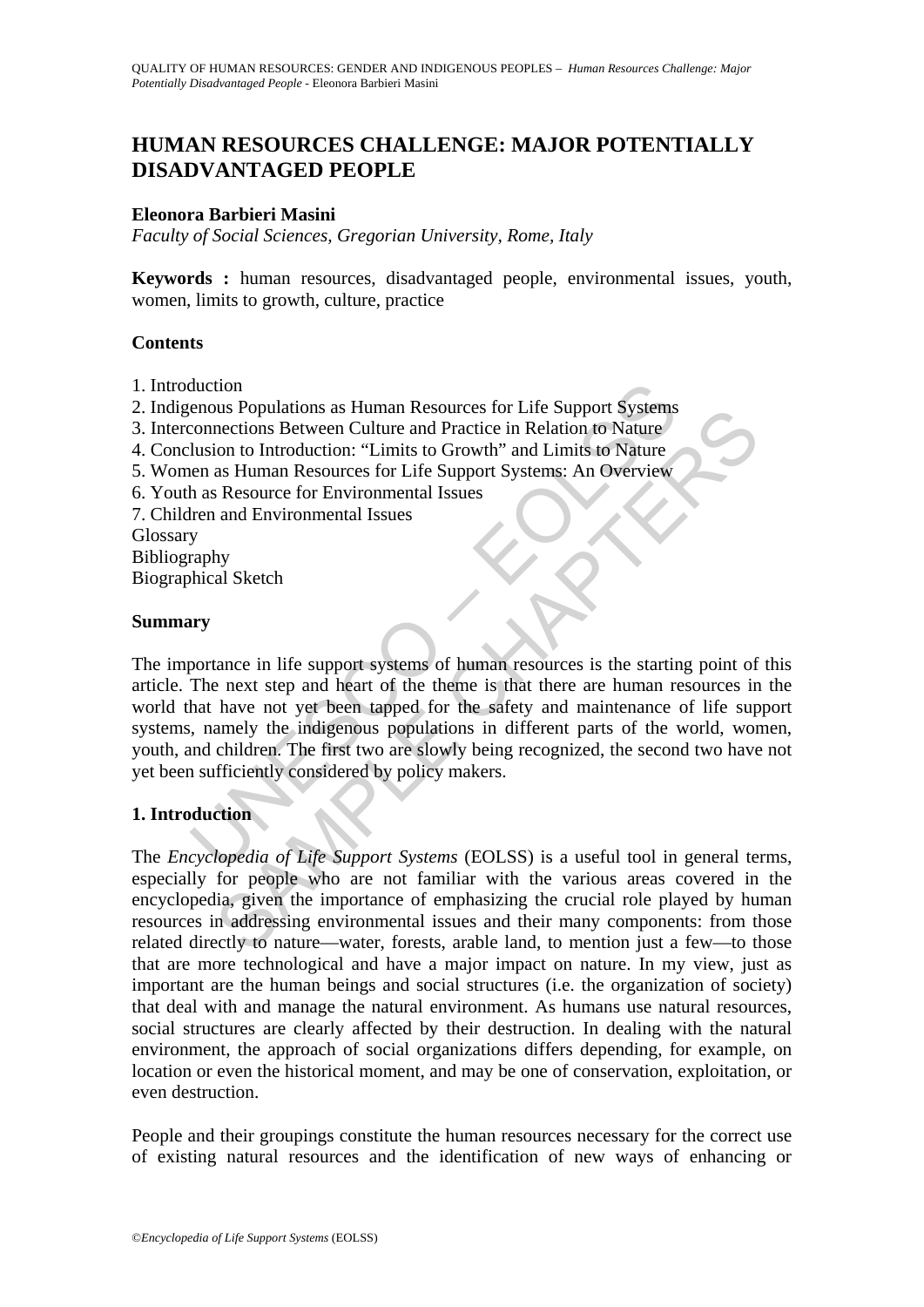destroying life support systems. Human resources are a vital element for an encyclopedia whose objective is to respond to the many questions that arise in situations that endanger life support systems. Such situations are produced, mainly in the developing world, by over production, over exploitation and over use of land to meet the needs of a population that is continuing to increase (unlike that of the developed countries that is slowly diminishing with an aging of the population as a consequence of increased life expectancy as well as a decreasing total fertility rate). In the long term, the population of developed countries will probably start increasing again (albeit slowly, as in the United States of America) due to the growing waves of international immigration for political, economic, and ecological reasons. This phenomenon is a clear example of the extent to which human resources and life support systems are more interrelated in the modern world than in any other period of human history.

According to projections, during the twenty-first century and beyond people will increasingly be forced to leave their countries, not only for economic and political reasons as is evident in the present, but also for environmental reasons, such as desertification, overuse of land, and forest destruction, which in turn provoke environmental disasters such as inundations, higher level of oceans, and earthquakes.

the metal in the modern world than in any other period or numian instor-<br>ing to projections, during the twenty-first century and beyor<br>mgly be forced to leave their countries, not only for economic<br>as is evident in the pre Most of these disasters are man-made or sparked by a social organization that has developed without paying sufficient attention to the consequences of the over use or destruction of the natural environment. Until now, the social organization of countries and even regions has been based on a development geared mainly to economic growth rather than on what, in the last decade, has come to be referred to as human development, which is something that takes into account not only economic growth and the per capita national product, but also education, health, and the capacity of individuals to communicate and participate in decisions that affect them.

to projections, during the twenty-first century and beyond people<br>y be forced to leave their countries, not only for economic and poli<br>is evident in the present, but also for environmental reasons, such<br>ion, overuse of lan The 1999 issue of the *World Disaster Report* (International Federation of Red Cross and Red Crescent Societies, 1999) declared the importance of exploring the ways in which human short-sightedness and environmental change are continuing to foster not only disasters such as earthquakes, hurricanes, and flooding, which provoke an immediate reaction at the global level and the provision of humanitarian aid, but also, and more importantly, the chronic and increasing vulnerability of the poorest countries to great and recurrent disasters. These disasters are accompanied and indeed often aggravated by lack of resources for education and the prospect of never being able to face or even better avoid such disasters. In other words, over and beyond the natural disasters themselves, economic and social resources, as well as political will, are lacking at the regional, local, and global levels.

According to the *World Disaster Report*, scarcity of natural resources can trigger wars. This, therefore, is an example of a human and social issue that is emerging with force and may become extremely serious in the future. Lack of water is an example. Clearly rivers can flow across the borders of several countries, while lakes and underground water sources may also be located in more than one country, with the potential to trigger conflicts between countries and people. Hotter and longer heat waves, such as those in the Middle East and India in 1998, also have severe social consequences, increasing the number of deaths from heart and lung disease. The consequences of heat waves are even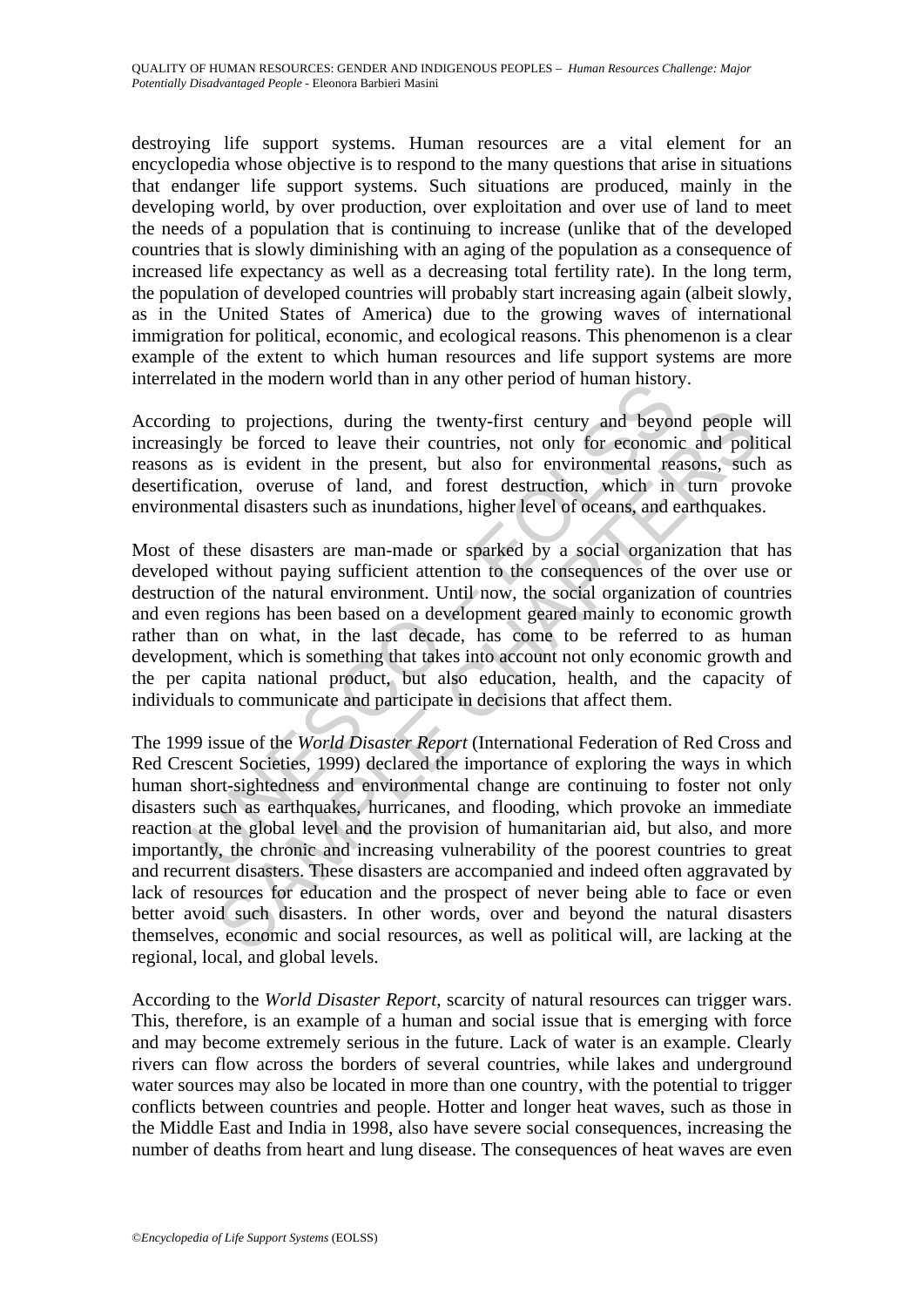worse when pollution is high. The report predicts a severe crisis for the middle of the twenty-first century, if the current trend continues, with increasing pollution and the general destruction or over exploitation of natural resources.

The section of EOLSS related to what we can refer to as hidden or invisible human resources is also extremely interesting. Although not well known, such human resources may prove vital for the survival of humanity and of the planet, enhancing life support systems, providing they are protected and supported. This is the message contained in the section on potentially disadvantaged human resources that may, paradoxically, be the holders of capabilities able to preserve and, perhaps, even re-develop life support systems.

numan resources are currently involved in saving, increasing the may the correct use of life support systems, at the group, coal level. Despite this, there is a very real danger that the very peop of capacities that are vi the correct use of life support systems, at the group, community,<br>thevel. Despite this, there is a very real danger that the very people who are<br>capacities that are vital for life support systems may disapper unrecogne<br>del These human resources are currently involved in saving, increasing the capacity, and promoting the correct use of life support systems, at the group, community, and individual level. Despite this, there is a very real danger that the very people who are the carriers of capacities that are vital for life support systems may disappear unrecognized in the decades to come. The task of this part of the encyclopedia is precisely to shed light on these potentially important human resources and examine their possible contribution.

Given the difficulty of locating these hidden human resources, the identification of scholars and the actions of people who are aware is an important first step, as is the decision to include papers written by them in EOLSS.

The human resources identified by the International Editorial Council are indigenous populations, women, and young people. To this, we add children, given the growing importance of children's rights in present and future society.

## **2. Indigenous Populations as Human Resources for Life Support Systems**

Many authors working in this area link indigenous populations to the colonization process, and their survival to different ways of resisting the intrusion of external values and cultures, or to the capacity of maintaining one's own identity.

Rodolfo Stavenhagen, a scholar who has always supported the need for the survival of the indigenous populations of Latin America, writes that while the process of decolonization in Africa and Asia has assumed various specifications, which we shall describe especially for Asia, the same process in Latin America has specific characters (Stavenhagen, 1983). First of all, in this region the colonial economy developed in the early stages of capitalist expansion, thus greatly influencing in that region those production processes that created the structures for economic relationships of dependency of the indigenous population in regard to the colonizers. The relative economic unity of Latin America produced a fragmentation in the region when the colonial period started to disappear. Still more important in this context "a dominant settler society was superimposed on the native population, thus creating a syncretic culture which resulted in the mixed or *mestizo* societies." Another Latin American author, Alonso Concheiro, writes of a continuous inquiry of what it means to be Latin American, of a constant self-questioning on the part of Latin Americans as to their real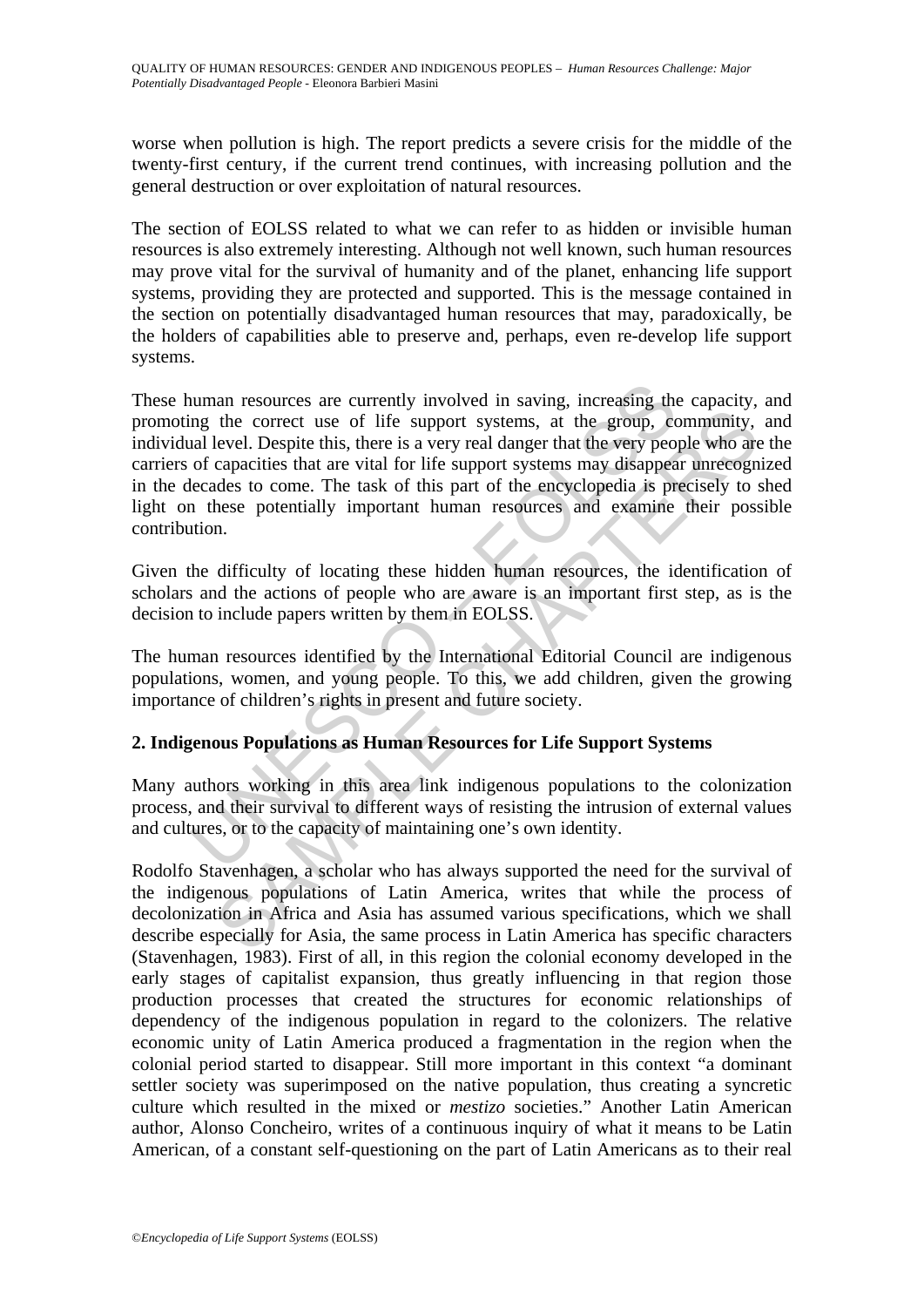identity (Concheiro, 1992). According to Concheiro in other parts of the world there is not this same obsession, which he attributes to the mestization process that took place after the Spanish conquest, thus creating a duality of origin: the primitive origin that has left a certain nostalgia and a sort of restlessness for having received what could be called universal instruments. Some people in Latin America claim that the indigenous side no longer exists in them.

This attitude, according to many scholars, including Stavenhagen, seems to be changing in the last few years as many recent historical events indicate. The change of the trend may be the reinforcement of other past indicators that are described in the following paragraphs.

There are in fact a few million indigenous inhabitants that only speak an indigenous language and several more millions that are bilingual in their own language and Spanish. Guaranì is the second language in Paraguay and Mayan is the second language in the region of Yucatan. Indigenous languages have also influenced Spanish in many parts of Latin America. Nevertheless, as Rodolfo Stavenhagen says, although indigenous populations used to be considered backward and racially inferior in relation to whites or *mestizos*, this is no longer true as they are considered to be bearers of traditions that are important in the context of the modernization process (Stavenhagen, 1983).

in fact a few million indigenous inhabitants that only speak<br>
ie and several more millions that are bilingual in their own langua<br>
is the second language in Paraguay and Mayan is the second of<br>
of Yucatan. Indigenous langu and several more millions that are bilingual in their own language and Spa<br>the second language in Paraguay and Mayan is the second language in the<br>catan. Indigenous language hive as influenced Spanish in many particua.<br>Tuc Stavenhagen emphasizes the extraordinary perseverance of indigenous resistance. The history of such resistance, which goes back to the sixteenth century, has still to be written, although more recently historians have been working on its reconstruction. Concerning this aspect, UN awareness certainly has made an important contribution. In the context of this encyclopedia, it is particularly relevant to place the resistance of indigenous people in relation to agricultural systems and forms of production that were previously ignored but are now arousing increasing interest among scholars of different areas. This renewed interest is perhaps in part the result of the problems that have been emerging for modern, technology-driven activities. For sure, at the center of the resistance of the indigenous movements, described by Stavenhagen, is the defense and recuperation of their lands, as the link with land is the major point in indigenous thinking.

As issues of the environment emerge and the damages created by deforestation and rapid urbanization become more apparent in Latin America, the attitude toward many elements of the culture of the indigenous populations in Latin America is changing, with growing awareness of the value of many aspects of that culture, at least among a minority of the world population.

By the early 1970s several militant indigenous organizations had emerged in different parts of Latin America demanding a change of policy and respect for their indigenous identities. This demand was accompanied by claims for a different, not solely economic oriented, development. An interesting change has occurred: areas that seemed to be remote from "national development planning" have now become vast reserves rich in minerals, dam sites rich in water, and land rich in unique plants that are essential and important for the conservation of plant diversity. In this context, principles and criteria for forest stewardship are crucial. A set of indications states that "forest management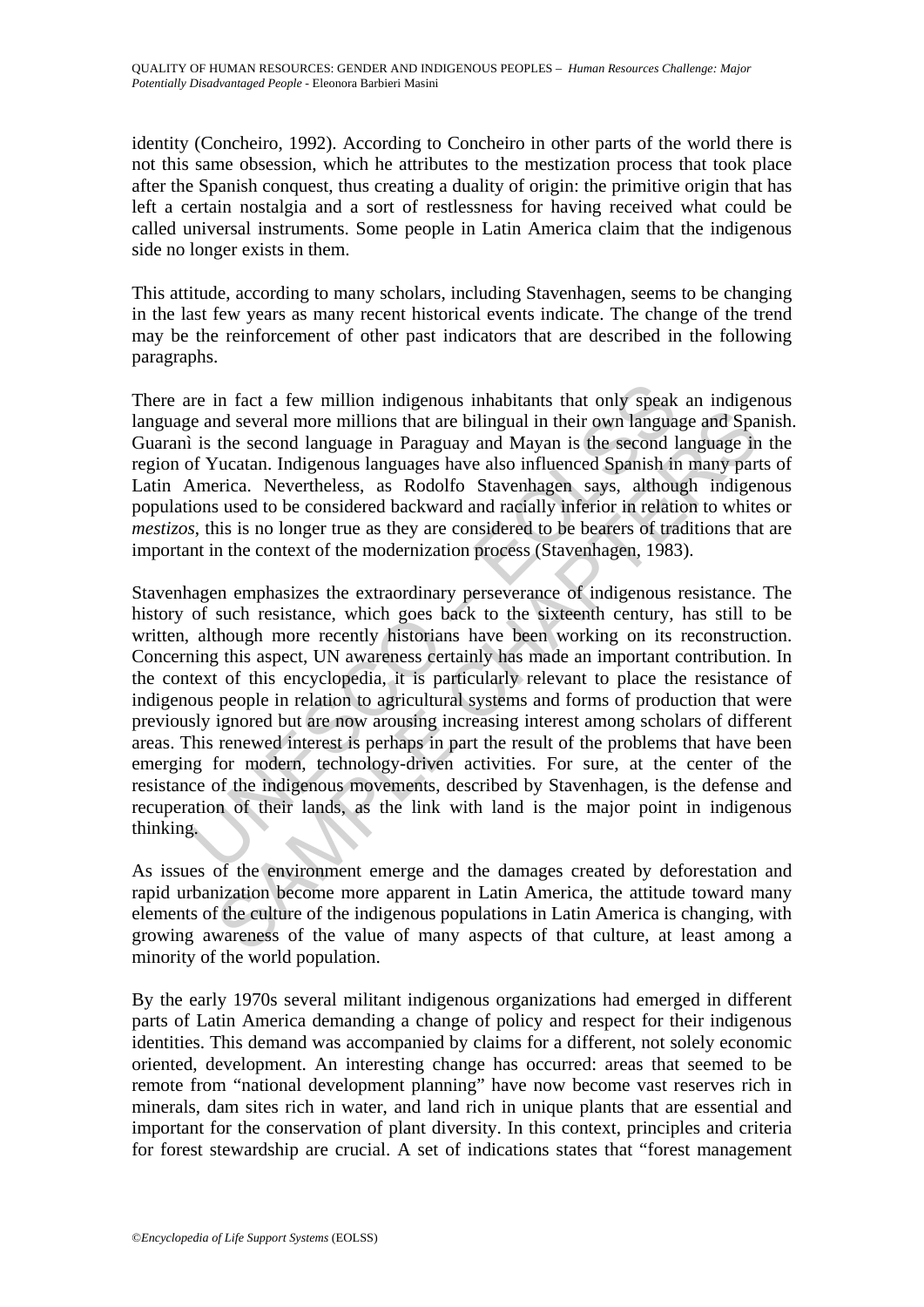operations shall maintain or enhance the long term social and economic well-being of forest workers and local communities." This indeed is a crucial point made for and by indigenous populations in Latin America. This is where the knowledge and long standing experience of the indigenous populations comes into being and may well invert the trend toward ethnocide, which Stavenhagen speaks of. Indications of a change in trend include that of the Chiapas indigenous populations in Mexico where the emeritus bishop of San Cristóbal de las Casas, Monsignor Samuel Riz García, has devoted himself to recovering the dignity of the poorest of the *Indios* population, recognizing their right to their land, and to their activities to save their lands. So much is happening in Latin America, not only in terms of recognizing the dignity of the indigenous populations, but also in supporting their not-yet-lost capacities to save the life support systems.

Caldas, a Latin American anthropologist, emphasizes how in Bra<br>
eparate parallel situations in relation to the indigenous and i<br>
cons, especially in Amazonia (Caldas, 1988). He also stresses the<br>
digenous populations are r das, a Latin American anthropologist, emphasizes how in Brazil there se<br>arate parallel situations in relation to the indigenous and non-indiger<br>s, especially in Amazonia (Caldas, 1988). He also stresses the extent to we<br>no Tadeu Caldas, a Latin American anthropologist, emphasizes how in Brazil there seems to be separate parallel situations in relation to the indigenous and non-indigenous populations, especially in Amazonia (Caldas, 1988). He also stresses the extent to which the indigenous populations are removed from the state and its decision-making structures, its scientific applications to agriculture, and its technologies. Much statedirected agricultural action has been detrimental for the environment of indigenous populations. At the same time, some small-scale activities are still carried out by the indigenous populations in Amazonia. In a way, says Caldas, this constitutes the last frontier in Brazil of Western ways of thinking or even epistemologies.

Caldas notes that the complexity and variety of situations in Amazonia are so great that it is difficult to provide general methodological guidelines. He warns that his own reading of these situations and his case study approach is personal (albeit rigorous, I would add). Small action groups are operating in the Amazon area in relation to the proposals that he puts forward.

The identification of the actors involved is important in analyzing the action of indigenous (and other) populations in relation to the environment. It is important to remember in this context that although we are talking about indigenous people, there may be external factors to consider.

## **3. Interconnections Between Culture and Practice in Relation to Nature**

Another important point to stress is the interconnection between culture and practice, which in many cases is very important. Concerning Brazil, Caldas stresses that "for the majority of indigenous people their cosmologies are the software which enables the hardware of the land use and, specially their agricultural system." We are dealing here with survival groups, with what Denis Goulet calls "cultures of survival" (Goulet, 1994) that for some intrinsic capacity, which is different in each case, manage to survive even in situations of extreme difficulty, legal, political, or otherwise.

Stavenhagen, Concheiro, Goulet and Caldas all make what I believe is a very interesting point, stressing the importance of understanding historical background and the basic assumptions related to the past that, in one way or another, distinguish them from formal scientific and institutionalized activity (either agricultural or other) related to the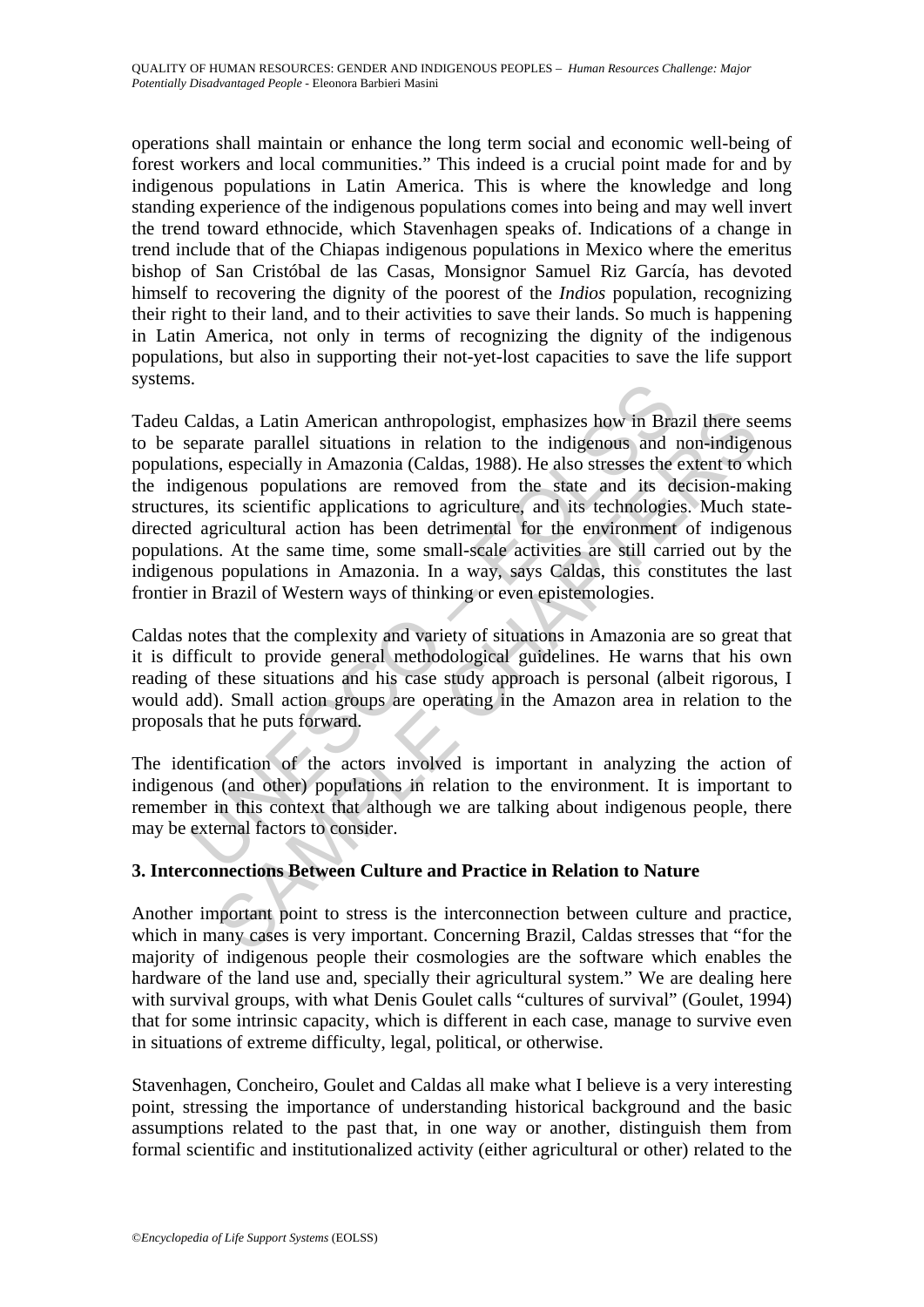environment. Indeed, this understanding is essential for appreciating the differences that exist in the way different peoples manage their physical landscapes and the cultural behaviors connected to it.

If we now look at Asia it is interesting to stress some general points (although of course it is important to realize that indigenous people are different in different parts of the world and, indeed, extremely different even within the one region). For example, Ashis Nandi and Giri Deshinghar write:

The enlightenment project and a political economy based on science, technology and development continue to be resisted by those who have not yet been massified . . . [R]esistance comes from two sources: (a) there is the loss of community life which is still a living memory in almost all non-Western societies and (b) the nature of work in a massified, atomized society is purely instrumental; machine production has no communicative relationship with nature. In human history, work has always been a cultural activity engaged in transforming nature.

# (Nandi; Deshinghar, 1994)

It is clear here that the remnants of indigenous communities are those that may offer an alternative precisely in relation to their relation with nature. Nandi and Deshinghar speak of the resistance of those remaining communities, which we can call indigenous, that though seeming to be invisible may in fact offer an alternative to the way life support systems at present are being attacked by what they call the "massification" produced by the Enlightenment and political economy.

and exclusion in two sources. (a) uter is the foss of community<br>thing memory in almost all non-Western societies and (b) the nature<br>ded, atomized society is purely instrumental; machine producative relationship with nature and solicity is purely instrumental; machine production has<br>atomized society is purely instrumental; machine production has<br>ative relationship with nature. In human history, work has always be<br>divity engaged in transformin Another important writer from India, Vandana Shiva, emphasizes how in the traditional society of many parts of India the relationship with nature was the prerogative of women as nurturers and protectors of nature, as nature is the source of survival for their children (Shiva, 1990). As soon as that connection disappears, the relationship with nature is destroyed. As an example, Shiva refers to forests: with the start of silviculture, the contribution of women to forests was lost, the relationship with nature disappeared, and life support systems were threatened. Shiva considers the form of development geared exclusively to economic production to be the most damaging to nature and to this important relationship between nature and women. She also stresses the similarity between the exploitation of nature for economic development and the exploitation of women, who become marginalized as nature is marginalized by industrial development. What is important for this writer, who is a physicist and a scientist, is the survival of people within their own culture that conserves and respects nature. She believes that women understand the sources, the capacities, the way to use the land without destroying its richness, using it for food and even clothing. The uprooting of such principles of survival creates misery. She makes a difference between poverty and misery, the latter being the consequence of maldevelopment and the decision to abandon rural areas to live in great cities, and the former being related to resources, capacities, and possibilities of survival.

I think this distinction is important in trying to analyze the contribution that indigenous populations can bring, as invisible resources, to life support systems. On these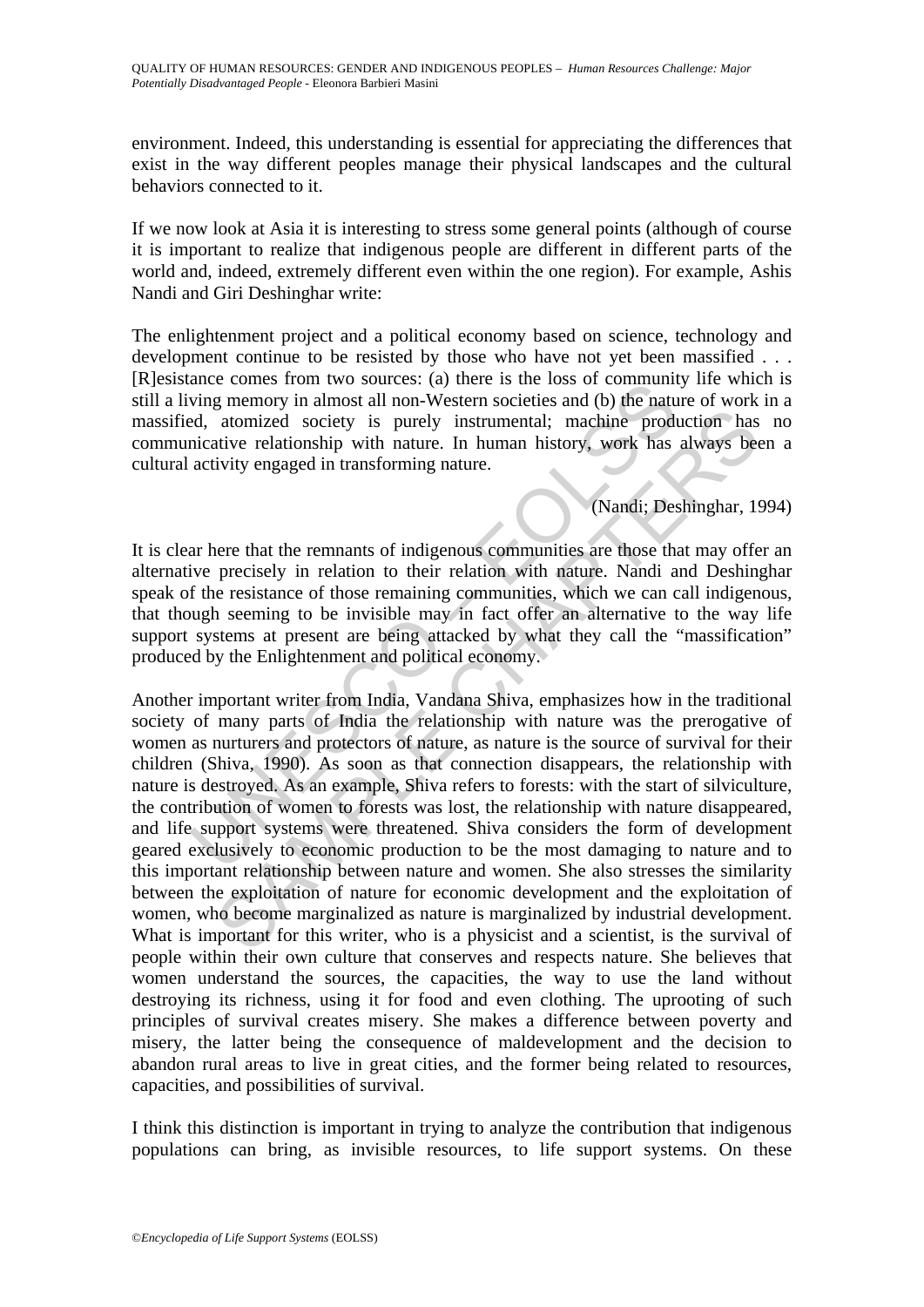principles Shiva has given visibility to the Chipko movement that has become a symbol of the protection of nature all over the world. The Chipko movement is not recent. Its starting point has to be sought 300 years ago when more than 300 members of the Bishonoi community in Rajasthan, lead by a woman, sacrificed their lives to avoid the destruction of their sacred trees by embracing them with their arms. This was the beginning of the documented history of the Chipko movement as related by Shiva. She also cites the great Indian poet Rabindranath Tagore, who wrote that the peculiarity of the Indian culture is in having considered forests as the apex of cultural evolution. All religions and cultures in southern Asia were born in the forests. For indigenous populations in India, forests are the context and the condition of survival. Shiva defines the economic value of forests as "the satisfaction of fundamental needs by the integrated ecosystem managed in a multifaceted use" (translation by the author from the Italian text).

# **3.1. Nature, Indigenous Populations, and Science Fiction**

En managed in a munitateted use (utansiation by the author in<br>ture, Indigenous Populations, and Science Fiction<br>context, I would like to refer to the "science fiction" theory profile<br>portom and the paper on Australian indi In this context, I would like to refer to the "science fiction" theory presented by the author of the paper on Australian indigenous populations included in this part of the encyclopedia. It is an interesting theory that is opposite to the position adopted by Shiva. The idea of the savage, ignorant native who inevitably destroys nature continues to be spread by literature and more recently by the media. It seems that different forms of knowledge that undoubtedly do exist are not understood by a culture that is dominated by scientific thinking and is prepared to marginalize any other way of thinking. Specifically, different ways of interrelating with the environment may well be less damaging than the formal scientific forms of agriculture or the use of natural resources.

**e, Indigenous Populations, and Science Fiction**<br>
thext, I would like to refer to the "science fiction" theory presented by<br>
the paper on Australian indigenous populations included in this part of<br>
the savage, ignorant na The author of the Australian paper contends that the land management traditions of the Aboriginal people have been made invisible by law and by what she calls "science fiction." By this she means the categorization of the northern Aboriginal lands as wilderness, having no economic development and no technological infrastructures, referring to the mistaken interpretation of the Aboriginal use of fire, deemed responsible for the prehistoric destruction of the mega fauna and the present destruction of Australian rain forests. In three case studies the author demonstrates that, on the contrary, Aboriginal populations have always taken a great interest in both terrestrial and marine environments. Shiva goes beyond this and shows how the indigenous people, especially women, have on many occasions saved nature, particularly forests, as in the case of the Chipko women's movement.

It is interesting to recall what Susantha Goonatilake has to say in this regard:

[The] formulation of the social and historical nature of modern Western science, despite its original borrowings from Arab and other non-Western societies, such as the Chinese and even the Indian societies, has overwhelmed the scientific traditions of other non-European civilizations.

(Goonatilake, 1984)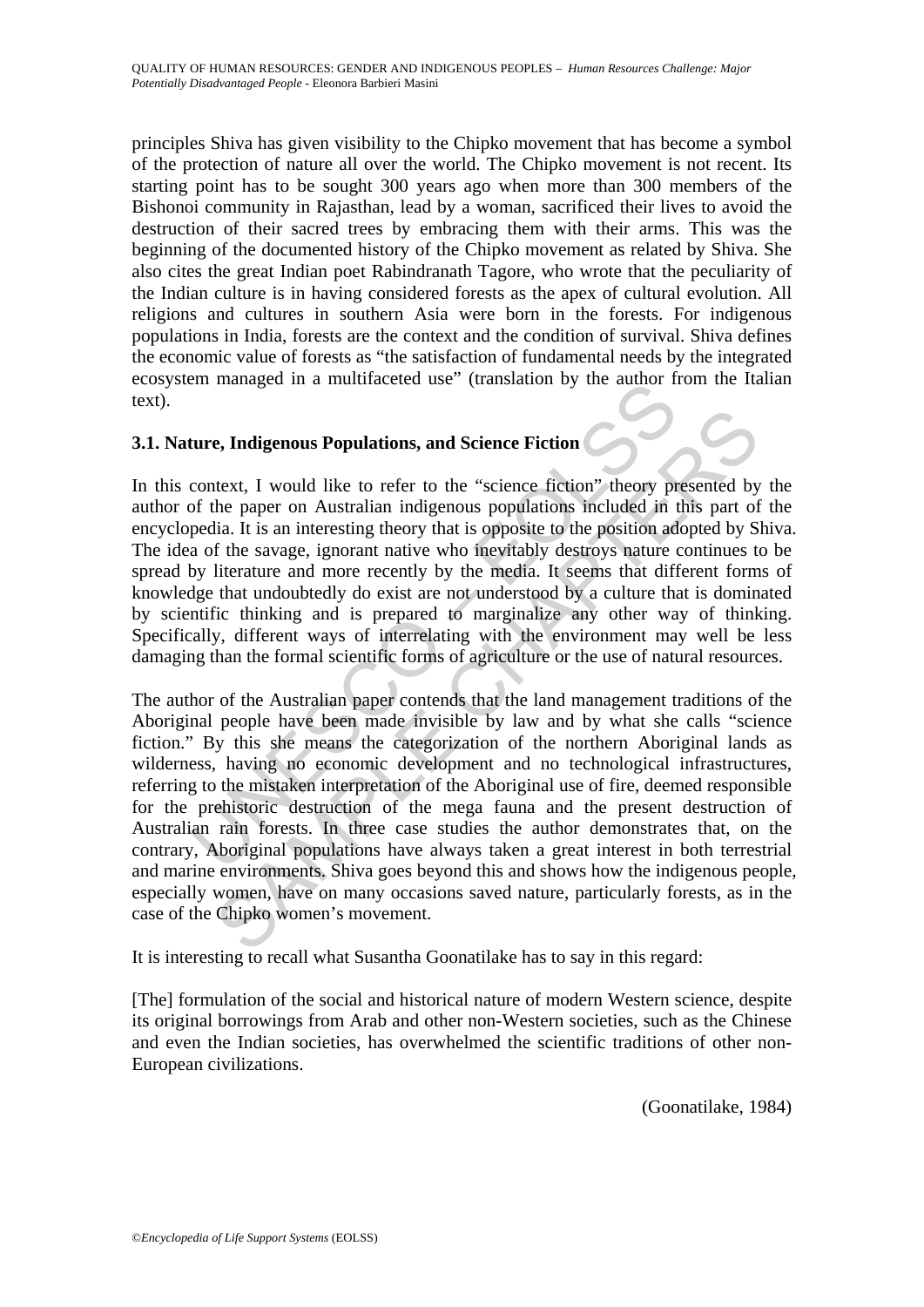From the contributions to this topic, it seems that such traditions could be important in the present and future for addressing the enormous survival problems that exist in different natural environments, as this encyclopedia hopes to discover and bring to the forefront.

In the past, policies were mainly directed toward the integration and assimilation of indigenous populations in relation to nation-building, equity, and development, and also to diversification of industrial production. Technology was seen as the most important mediator, with modernity (understood as based on technology) being opposed to tradition. As a consequence, the ways of life of indigenous populations were considered obstacles to production and modernity, as productivity in general terms was clearly different from industrial production.



#### **Bibliography**

-

- -

TO ACCESS ALL THE 31 PAGES OF THIS CHAPT<br>
Visit: http://www.eolss.net/Eolss-sampleAllChapter.a<br>
phy<br>
Masini, E. 1982. Les Enfants et leur Images du Futur [Children and their Images<br>
of the future.]<br>
All Impact of Mega-City Barbieri Masini, E. 1982. Les Enfants et leur Images du Futur [Children and their Images of the Future]. *Temps Libres*, Vol. 6, pp. 71–84. [An article on the fruit of field work with children of different countries on their images of the future.]

——. 1994. Impact of Mega-City Growth on Families and Households. In: R. Fuchs (ed.), *Mega-City Growth and the Future,* pp. 192–215. Tokyo, United Nations University Press. [A text prepared on the basis of research by the United Nations University and very useful on the analysis of large cities.]

CO ACCESS ALL THE 31 PAGES OF THIS [CHA](https://www.eolss.net/ebooklib/sc_cart.aspx?File=E1-17)PTER,<br>
Visit: http://www.colss.net/Eolss-sampleAllChapter.aspx<br>
ini, E. 1982. Les Enfants et leur Images du Futur (Children and their Images of the Future, Vol. 6, pp. 71–84. [An artic ——. 1998. Limits to Sustainability in Sustainable and Equitable Development. In: Accademia Nazionale delle Scienze detta dei XL, *Il contributo italiano alla realizzazione della carta della terra nel 50° anniversario delle Nazioni Unite* [The Italian Contribution towards the Realization of the Earth Charter on the fiftieth anniversary of the United Nations], pp. 69–89. Rome, Accademia Nazionale delle Scienze. [An important text prepared for the Earth Charter as a follow-up of the Rio Earth Summit of 1992.]

——. 1999. *A Directory of Women's Groups in Emergency Situations.* Rome, UNESCO. 241 pp. [A directory on information on about 200 women's groups working in emergency situations from wars to conflicts and environmental disasters.]

Boserup, E. 1970. *Women's Role in Economic Development*. New York, St Martins. [A well-known text by one of the first researchers, in terms of time, on women and development.]

Boulding, E. 1992. *The Underside of History*, Vols. 1 and 2, Vol. I 389 pp., Vol. II 370 pp.. London, Sage Publications. [One of the most important works by the past President of the European Community.]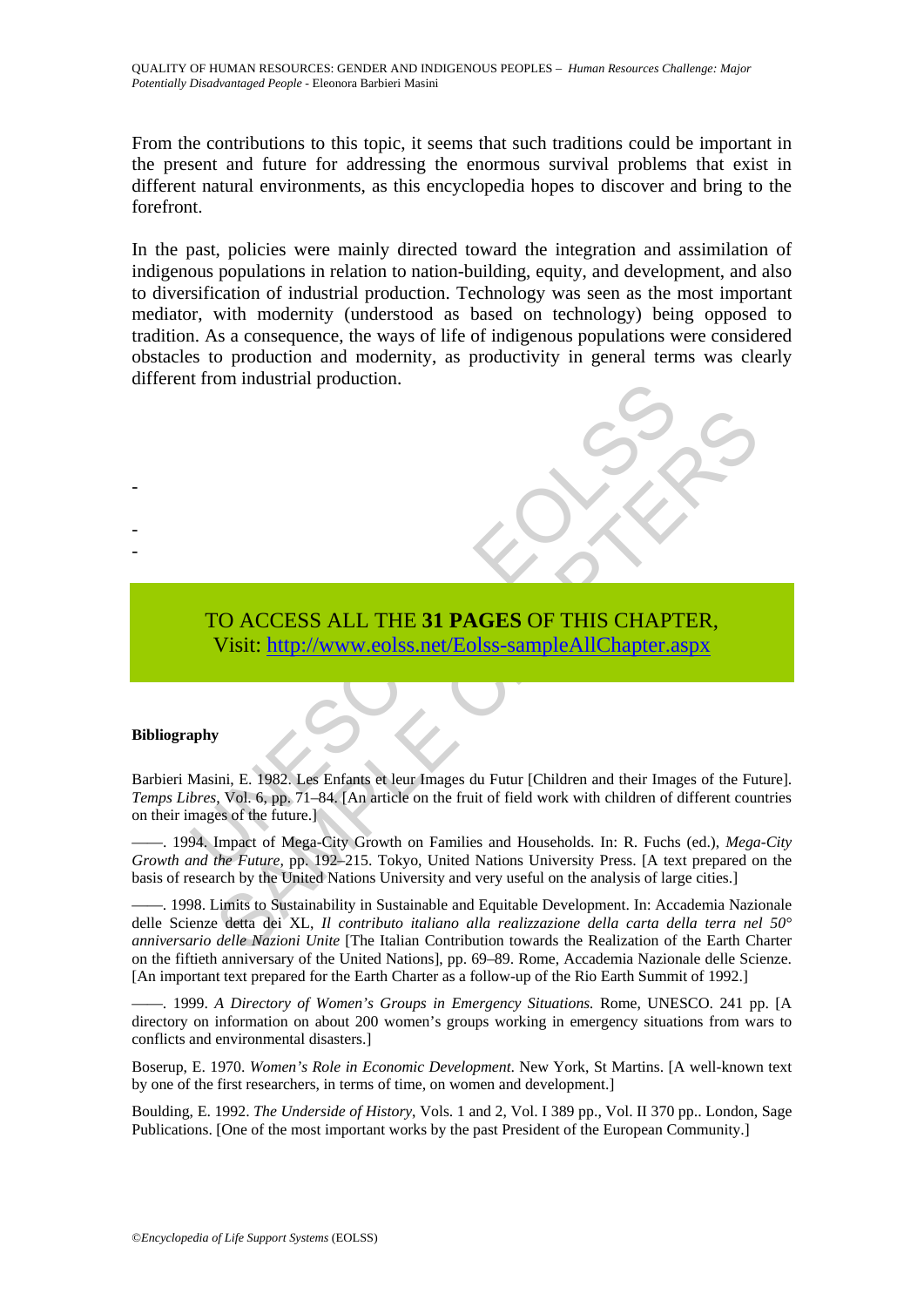Caldas, T. 1988. Indigenous Astronomical Knowledge as Extra Resource in Low-external-input Agricultural Systems. Paper presented at the Congress on Geo-Cosmic Relations, University of Wageningen. 100 pp. [Paper by a well-known anthropologist who has worked in the Amazon area and knows it well from an interdisciplinary basis.]

Concheiro, A. A. 1992. The Futures of Cultures in Latin America. In: E. Barbieri Masini (ed.), *The Futures of Cultures. Prospects for Africa and Latin America*, pp. 65–79. Paris, UNESCO. [Article by a well-known scientist working in futures studies in Mexico.]

Delors, J. 1994. *Crescita, competitività, occupazione, Libro bianco* [Growth, Competitivity and Occupation, the White Book]. Milan, Il Saggiatore. 311 pp. [One of the most important works by the past President of the European Community.]

Freire, P. 1972. *La pedagogia degli oppressi* [The Pedagogy of the Oppressed]. Verona, Mondadori. 178 pp. [A very famous text, which has had a great influence on pedagogical teaching.]

Goonatilake, S. 1984. *Aborted Discovery: Science and Creativity in the Third World.* London, Zed. 191 pp. [Written by a well-known political scientist who has produced much of his writings on science and technology in developing countries.]

Goulet, D. 1994. Development and Cultural Resistance in Latin American Prospects. In: E. Barbieri Masini (ed.), *The Futures of Cultures. Prospects for Africa and Latin America*, pp. 29–41. Paris, UNESCO. [Written by a well-known scientist who has worked mainly on development in different parts of the world and who analyzes it from an ethical point of view.]

International Federation of Red Cross and Red Crescent Societies 1999. *World Disaster Report 1999*. Geneva, The International Federation of Red Cross. 198 pp. [An important annual report on world disasters, which is excellent for consultation.]

Masini, E.; Stratigos, S. 1991. *Women, Household and Change*. Tokyo, United Nations University Press. 241 pp. [This book is the result of ten years' field research in eight developing countries.]

Meadows, L. D., et al. 1972. *The Limits to Growth. A Report to the Club of Rome*. New York, Universe. 205 pp. [A very famous report presented by the Club of Rome, which has been translated into many languages.]

Myers N. (ed.) 1985. *Gaia Atlas*. London, Gaia. 272 pp. [Written by one of the world's most important ecologists, who has marked the history of this field.]

kke, S. 1984. *Aborted Discovery: Science and Creativity in the Third World*.<br>ten by a well-known political scientist who has produced much of his writin<br>ten by a well-known political scientist who has produced much of his by a well-known political scientist who has produced much of his writings on science<br>by a well-known political scientist who has produced much of his writings on science<br>994. Development and Cultural Resistance in Latin A Nandi A.; Deshinghar, G. 1994. The Futures of Culture: An Asian Perspective. In: E. Barbieri Masini (ed.), *The Futures of Cultures. Prospects for Africa and Latin America*, pp. 61–6. Paris, UNESCO. [Written by two authors belonging to the Center for Developing Societies, a well-known institute on development issues as seen from an interdisciplinary point of view in India.]

Page, J. 2000. *Another World Like Here*. Melbourne, University of Melbourne. 220 pp. [A book of the results of field work with children of different countries on their images of the future.]

Pietilä, H.; Vickers, J. 1996. *Making Women Matter: The Role of the United Nations*. London, Zed. 198 pp. [An important overview of what women have done in the UN context.]

Sen, A. 1982. Choice, *Welfare and Measurement.* Oxford, Basil Blackwell. 437 pp. [One of the most important texts of the Nobel Prize winner, who has contributed very greatly to the concept of human development.]

Shiva, V. 1990. *Soppravivere allo sviluppo* [first published in English in 1989 as *Staying Alive: Women, Ecology and Survival in India*. London, Zed]. Torino, Ised. 289 pp. [Written by a very well-known physicist, who has become the voice for many women who are at the forefront of environmental protection.]

Stavenhagen, R. 1983. *Amerindian Ethnic Movements and State Policies in Latin America.* In: W. Page (ed.), *The Future of Politics*, pp. 124–33. London, Frances Pinter and World Futures Studies Federation. [Written by the Mexican sociologist, who has mostly worked on Latin American indigenous populations.]

The World Commission on Environment and Development. 1997. *Our Common Future.* Oxford, Oxford University Press. 400 pp. [A crucial text, which began the debate on sustainable development.]